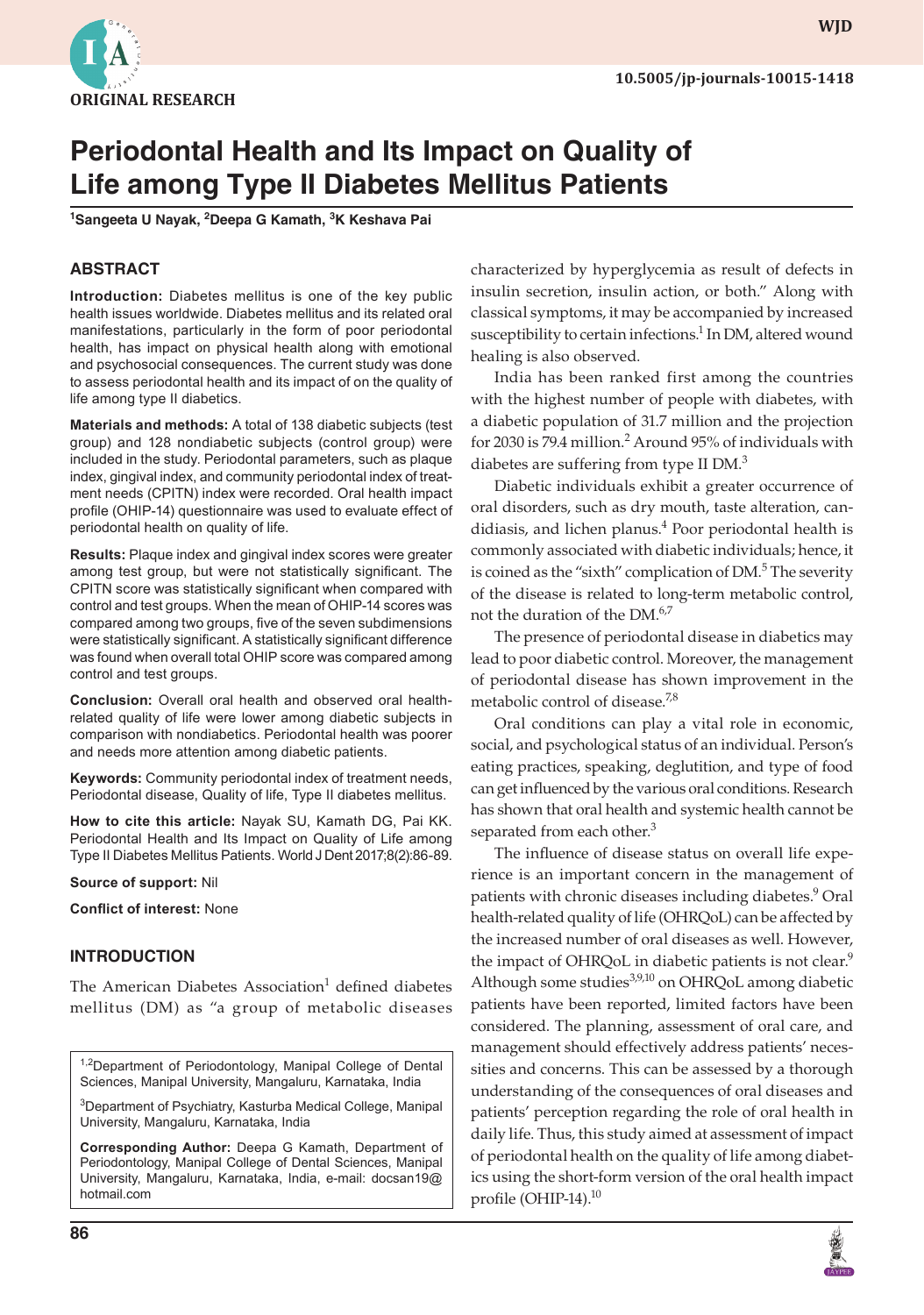#### **MATERIALS AND METHODS**

The patients were recruited from the monthly diabetic outpatient clinic of a private hospital, and type II diabetic patients who were visiting the outpatient department of the dental college during the study period (October 2013–March 2014) were included. A total of 150 known type II diabetic patients (test group) were screened during the study period. All were on required treatment and being supervised for their systemic condition regularly. Out of this, 138 patients gave consent to recruit them for the study as test group by signing the written inform consent sheet. A total of 128 subjects who reported during the same period without diabetes and with similar age group were recruited as control group. They were explained about the research and included as part of the study only after obtaining informed consent. All the subjects underwent a clinical examination. The study protocol was approved from the institutional ethical review board before the commencement of the study. All the data were statistically analyzed using Statistical Package for Social Sciences version 13 (Inc., Chicago, Illinois, USA).

### **Oral Health Impact Profile 14**

The OHIP-14<sup>10</sup> comprised a questionnaire as a measure of the social impact of problems that may compromise oral health. Participants were asked to grade any of the difficulties in the previous 12 months (using OHIP-14).



**Graph 1:** Age comparison among control and test groups

| <b>Table 1:</b> Education level of the test and comparison groups |               |            |  |
|-------------------------------------------------------------------|---------------|------------|--|
| <b>Education level</b>                                            | Control group | Test group |  |
| Primary education                                                 | 11(8.6)       | 19 (13.8)  |  |
| High school                                                       | 24 (18.7)     | 36 (26.08) |  |
| Degree qualification                                              | 74 (57.8)     | 67 (48.6)  |  |

Professional qualification 19 (14.9) 16 (11.5)

*World Journal of Dentistry, March-April 2017;8(2):86-89* **87**

The OHIP-14 scale scores ranged from 0 to 56, with higher scores indicating poorer OHRQoL.

Besides OHIP-14 items, the data regarding age and educational level were recorded. This was followed by clinical oral examination.

#### **Clinical Examination**

Experienced periodontists did all the clinical examination. For every patient, gingival index (GI),<sup>11</sup> plaque index  $(PI)$ ,<sup>12</sup> and community periodontal index of treatment needs (CPITN)<sup>13</sup> index were recorded.

#### **RESULTS**

The mean age of the study and control groups was  $53 \pm 10.23$  and  $52 \pm 10.59$  respectively (Graph 1). The age of the diabetic subjects ranged from 32 to 75 years and that of the control group was from 32 to 73 years. The education level of the subjects ranged from primary schooling to professional qualification. Both the groups did not show much difference in the education levels as shown in Table 1.

Periodontal parameters, such as PI, GI, and CPITN index were recorded for both the test and control groups (Table 2 and Graph 2). Both group participants had gingivitis. The severity of gingivitis varied from mild to severe, but the difference was not statistically significant. Around 10.2, 50.7, and 39.1% population had mild, moderate, and severe gingivitis respectively.



**Graph 2:** The GI and PI among control and test groups

| Table 2: Periodontal parameters among test and control groups |  |  |
|---------------------------------------------------------------|--|--|
|---------------------------------------------------------------|--|--|

| Parameter                     | Control group   | Test group            | p-value |
|-------------------------------|-----------------|-----------------------|---------|
| Gingival index                | $1.75 \pm 0.69$ | $1.90 \pm 0.69$ 0.08  |         |
| Plaque index                  | $1.71 \pm 0.68$ | $1.78 \pm 0.67$ 0.359 |         |
| Community periodontal         | $1.97 \pm 1.19$ | $2.26 \pm 1.08$ 0.03* |         |
| index of treatment needs      |                 |                       |         |
| *Significance level, p ≤ 0.05 |                 |                       |         |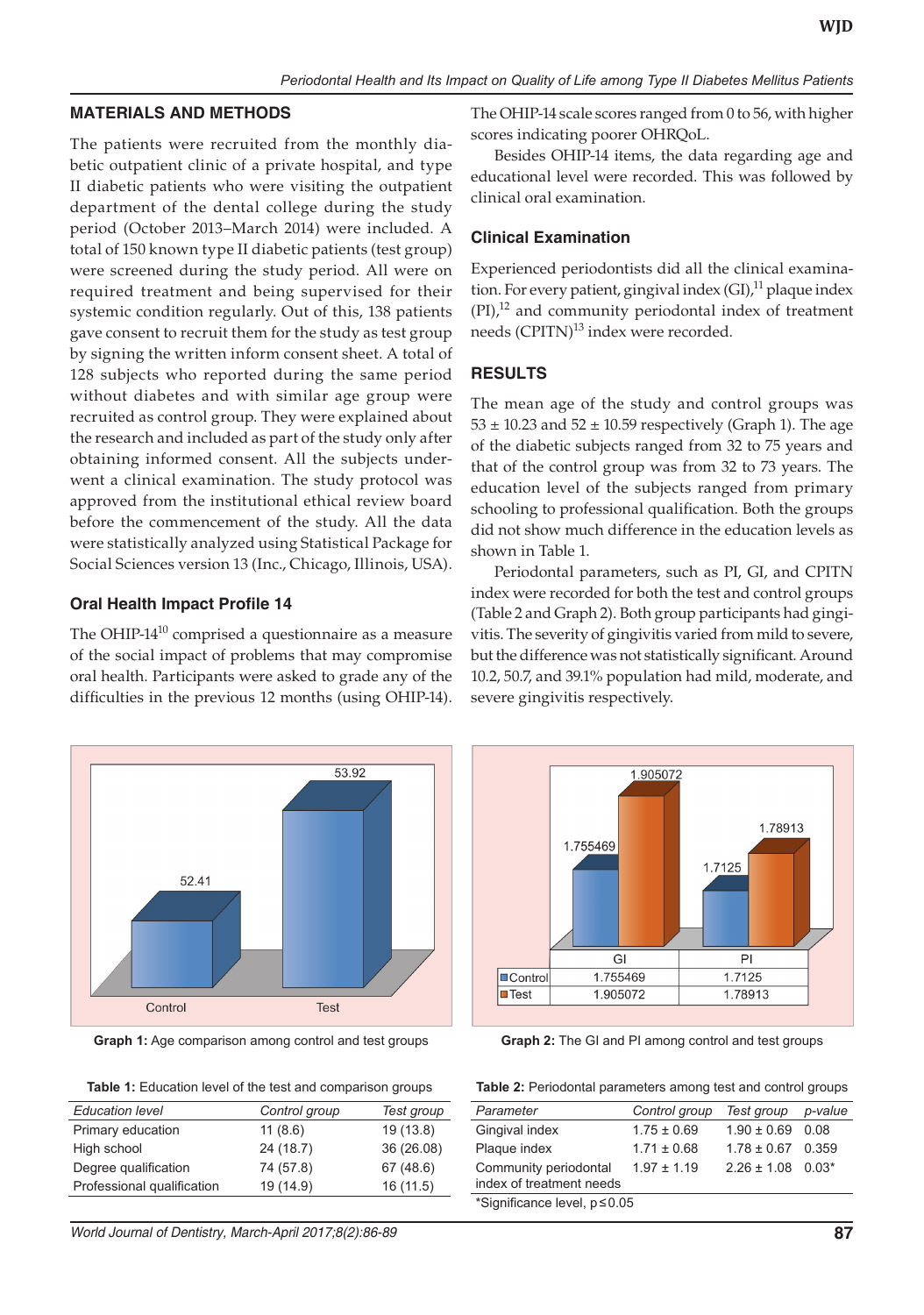Diabetic patients exhibited higher (64%) mean number of CPITN scores of 2 and 3. It was statistically significant. In the control group, around 69% of the population exhibited mean number of sextants with score of 0 and 1.

When mean OHIP-14 scores were compared among the two groups, out of seven dimensions, five showed statistically significant difference (Table 3 and Graph 3).

The OHIP-14 questions were analyzed individually among test and control groups using Pearson's

|                      | <b>Table 3:</b> Comparison of OHRQoL among diabetic and |  |  |
|----------------------|---------------------------------------------------------|--|--|
| nondiabetic subjects |                                                         |  |  |

| OHIP-14 items                | $Mean \pm SD$     | p-value   |
|------------------------------|-------------------|-----------|
| <b>Functional limitation</b> |                   | 0.08      |
| Control group                | $1.82 \pm 1.16$   |           |
| Test group                   | $2.06 \pm 1.13$   |           |
| Physical pain                |                   | $0.013*$  |
| Control group                | $1.75 \pm 1.18$   |           |
| Test group                   | $2.12 \pm 1.18$   |           |
| Psychological discomfort     |                   | $0.008*$  |
| Control group                | $1.82 \pm 1.10$   |           |
| Test group                   | $2.19 \pm 1.15$   |           |
| Physical disability          |                   | $0.005*$  |
| Control group                | $1.88 \pm 1.07$   |           |
| Test group                   | $2.27 \pm 1.10$   |           |
| Psychological disability     |                   | $0.0135*$ |
| Control group                | $1.88 \pm 1.12$   |           |
| Test group                   | $2.22 \pm 1.11$   |           |
| Social handicap              |                   | $0.012*$  |
| Control group                | $1.89 \pm 1.16$   |           |
| Test group                   | $2.25 \pm 1.13$   |           |
| Handicap                     |                   | $0.0115*$ |
| Control group                | $1.86 \pm 1.10$   |           |
| Test group                   | $2.21 \pm 1.12$   |           |
| Overall OHIP-14 score        |                   | $0.008*$  |
| Control group                | $25.82 \pm 14.48$ |           |
| Test group<br>.              | $30.64 \pm 14.93$ |           |

\*Significance level, p ≤ 0.05; SD: Standard deviation



**Graph 3:** Individual OHIP-14 comparisons among control and test groups

Chi-square test. Out of 14 questions, OHIP-4 ( $p = 0.02$ ), OHIP-6 ( $p = 0.03$ ), OHIP-8 ( $p = 0.02$ ), OHIP-13 ( $p = 0.006$ ), and OHIP-14 ( $p = 0.006$ ) were statistically significant.

As shown in Graph 4, a statistically significant difference was found when overall total OHIP score was compared among control and test groups (Table 3).

## **DISCUSSION**

Periodontal disease is one of the most common dental diseases that affect human populations worldwide. The prevalence of the disease shows greater numbers compared with other oral conditions. In several developed and developing countries, the prevalence and severity of the periodontal disease have been measured in population-based surveys. However, these studies were carried out with a wide range of criteria and methods.

This study was conducted on 266 subjects [138 (test) + 128 (control)] with the purpose of assessing the impact of periodontal health on the quality of life among diabetics in comparison with nondiabetic patients using the short-form version of the OHIP.<sup>10</sup> The periodontal health was found to be poorer among the diabetic patients in comparison with nondiabetic counterparts, which was in accordance with earlier research.<sup>3,8,14,15</sup>

There was difference in the clinical parameters, such as  $GI^{11}$  PI,<sup>12</sup> and CPITN<sup>13</sup> among the two groups. The entire study population (case and control group) was suffering from different degrees of gingivitis. The condition varied from mild to severe. The oral hygiene also ranged from good to poor. The CPITN was used to measure periodontal health because of its simplicity, quickness, international uniformity, and its validation by the World Health Organization for recording periodontal disease. The CPITN score was statistically significant among the